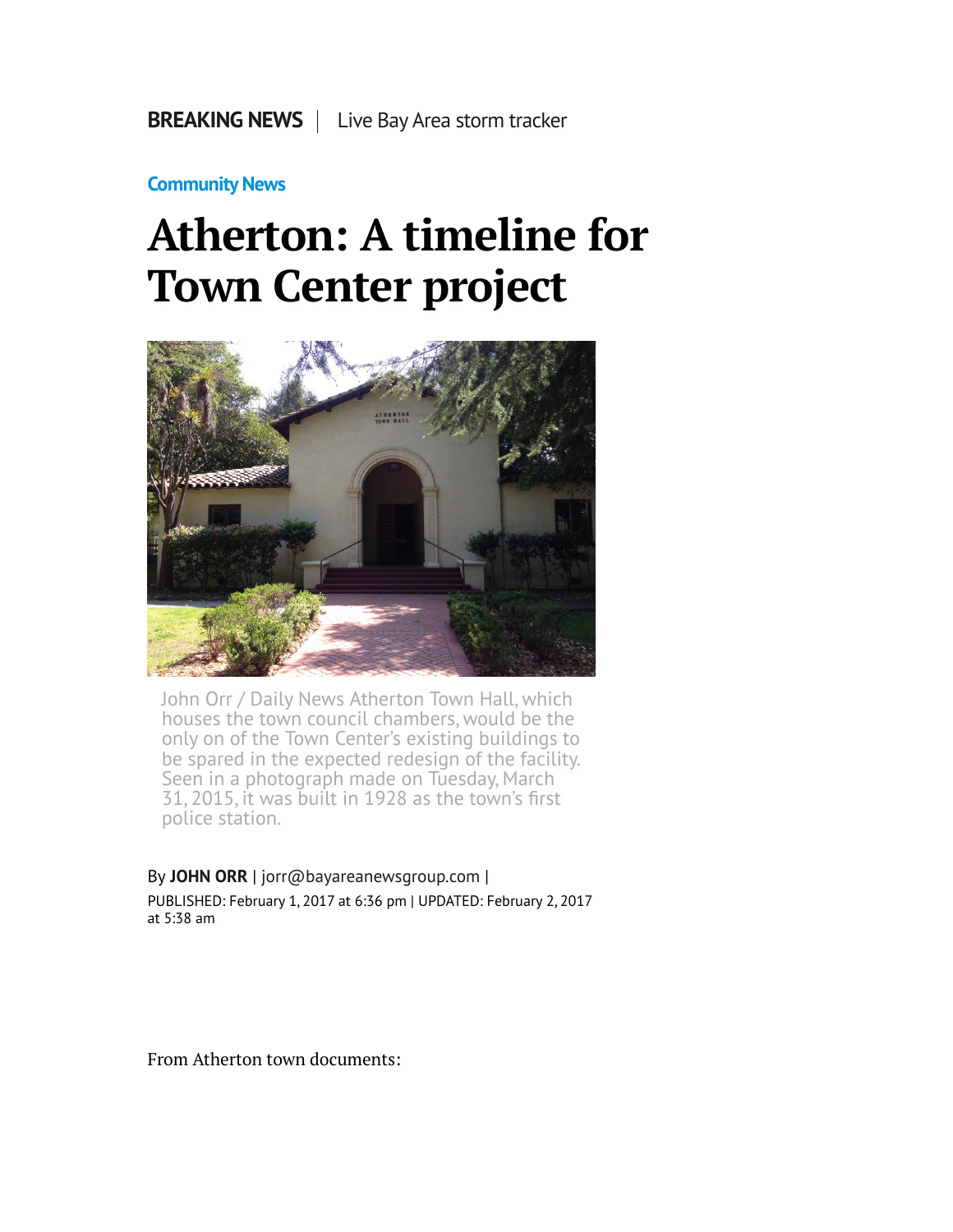**1928** — Town Hall opens, housing the police department and jail, as well as a meeting place for the city council. At the time, Atherton was mostly populated by summer residences of San Francisco families on large lots.

**1965** — Police and town administration buildings open on Ashfield Road. Those buildings have served their "full useful lives, cannot be economically upgraded to current code standards, and need to be replaced."

**Mid-1980s** — Originally housed in a converted singlefamily home, the Atherton Library is expanded to its current 4,000 square feet. That building is "inadequate for current library purposes."

**1994** — Following research by a contractor to analyze needs, "temporary improvements" were made to the police department, including modular trailers for personnel and a garage for police motorcycles.

**1999** — The planning and building departments are moved out of the Ashfield Road buildings to a "temporary" trailer, where they have stayed. That trailer is covered by a tarp to keep out rain, and the outside walls are a patchwork of patches.

**2008-9** — A council-appointed task force evaluated the need for a new police and administration building, concluding that the town had need of 27,000 square feet of facilities to replace the 14,000 square feet in use.

**2012** — Atherton voters approve Measure F, which precluded putting a new library in Holbrook-Palmer Park, and Measure L, which requires that funding for a new Town Center be primarily from donations and other sources, not from general or parcel tax funds.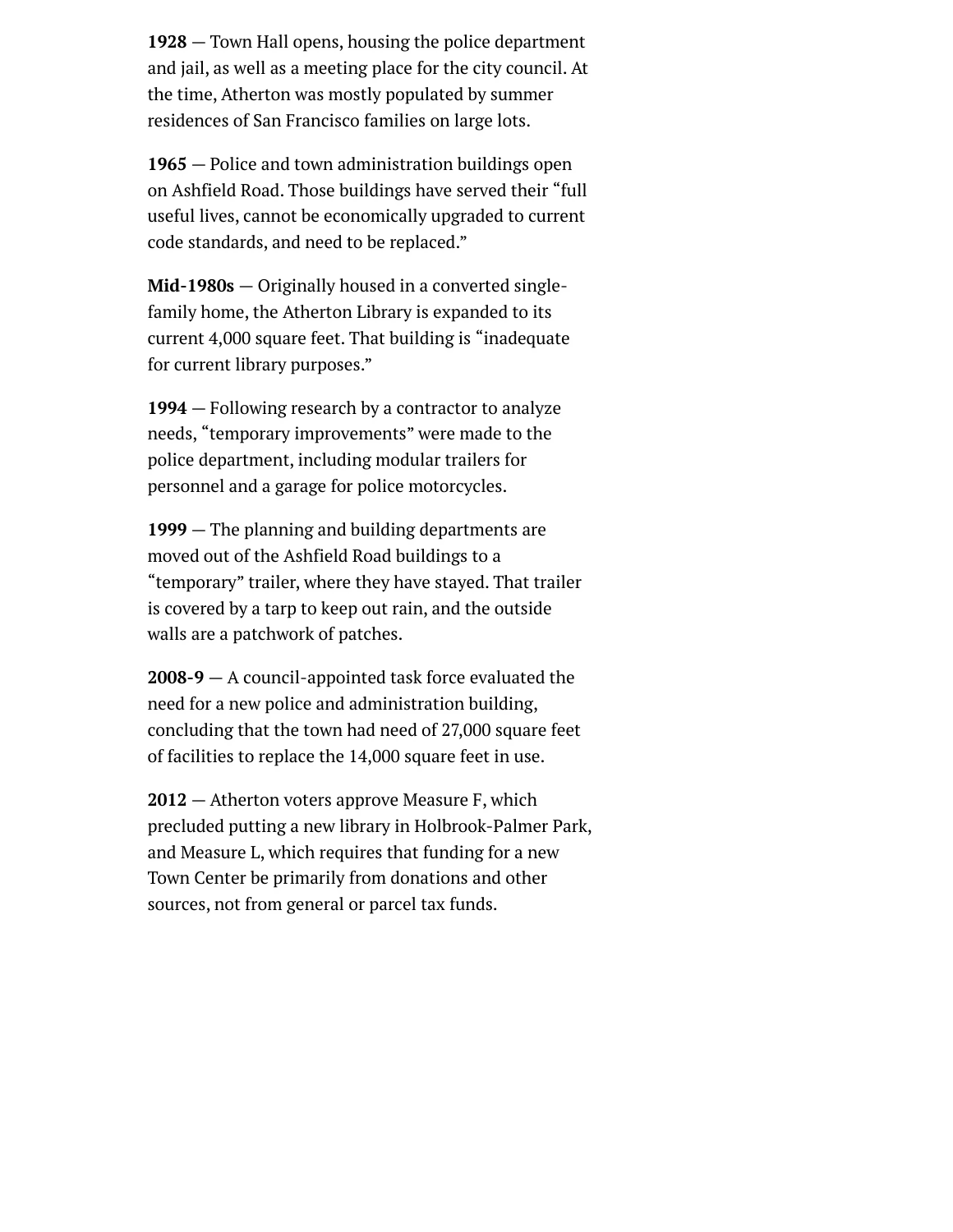**2013** — The City Council formed the Civic Center Advisory Committee with seven town residents and two ex-officio council members. Among other movement, a library-needs assessment called for a 9,000-square-foot building, and a new Town Center was envisioned that featured a police department and town administration building on the north side, and a library on the south side, of a town green. The first cost estimate for the project  $-$  \$67 million  $-$  was rejected by the advisory committee. The committee agreed that the project would be budget-driven, and that public involvement would be encouraged. It was recognized that library funds would be used for the library rebuild.

**2014** — Cost of the overall project, including administration and police buildings, and library, estimated at \$31.8 million. Mack5 is hired as project manager.

**2015** — WRNS Studio selected as design architect, and Atherton Now is formed as the fundraising group. Schematic design for project and environmental impact report are accepted by the council. It is decided that historic Town Hall would become part of the new library.

**2016 —** "Santa Barbara Mediterranean" style selected for facade of new police and administration buildings, "to be similar to Santa Barbara style prevalent at UC Berkeley and Stanford University." New council chambers to be attached to southern end of police department at an angle, to avoid conflict with a 36-inch underground San Francisco Public Utilities Commission water line. Square footage of overall project reduced and other changes made to reduce the amount of funding needed from donations to \$20.7 million.

**2017** — Council discussion on Feb. 1 and possible action slated for Feb. 15 to call for election to replace Measure L, so that town funds may be used for Town Center project. Council expected to approve 100 percent design development plans and cost estimate, and direct project team to proceed with construction documents. Construction may begin in early fiscal year 2017-18, with a project opening expected in fiscal year 2019-20.